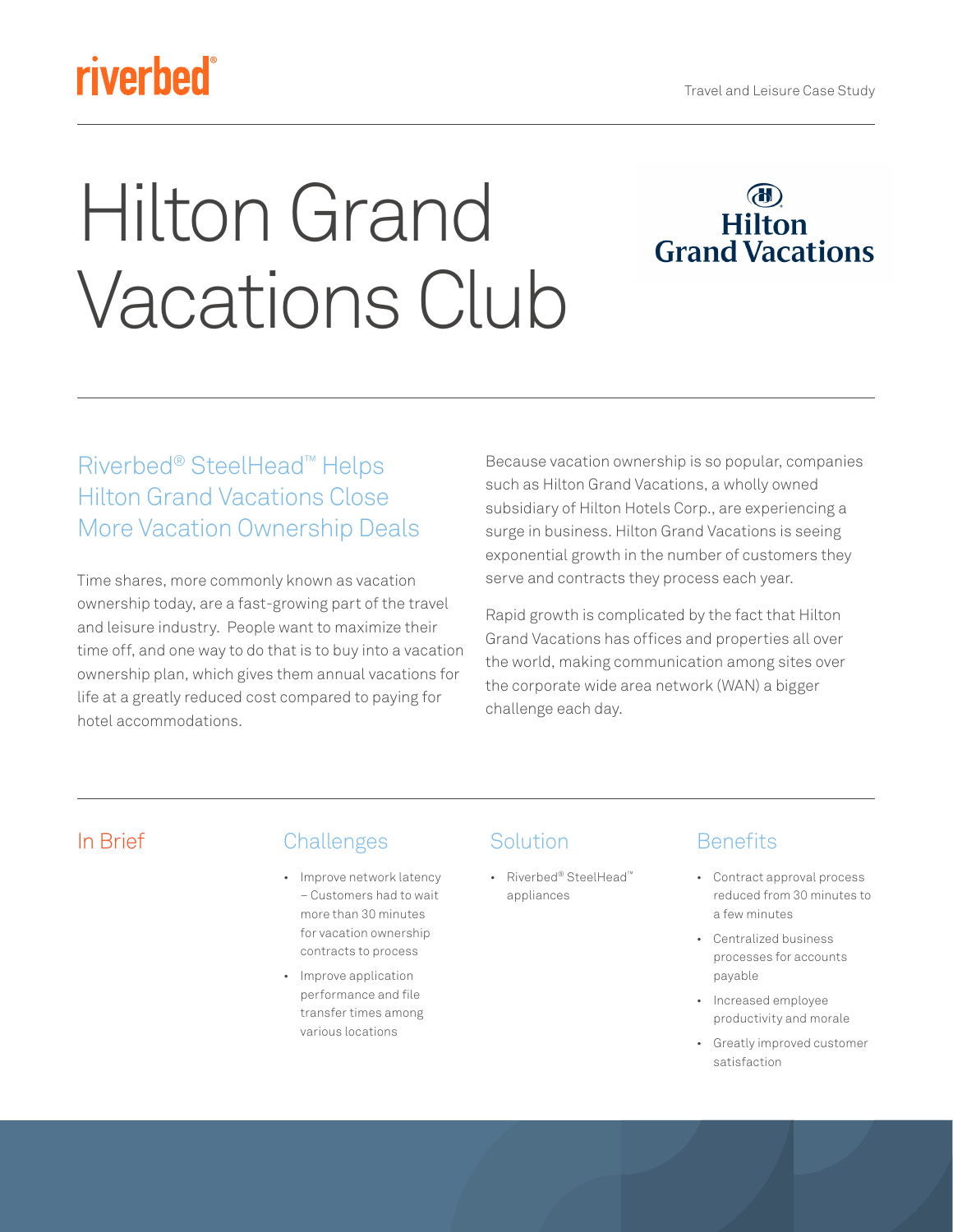#### Challenge: Reducing file transfer times

Hilton Grand Vacations operates sales offices in New York; Osaka and Tokyo, Japan; Guam; and Orlando, Florida and has resorts in places such as New York; Las Vegas; Orlando; Oahu, Hawaii; and the Big Island of Hawaii. According to Rich Jackson, vice president of technology operations at Hilton Grand Vacations, the company choose to centralize their technology operations primarily in its Orlando office.

"Our approach has been to centralize our IT operations for several reasons. First, it reduces the amount of servers, parts, and IT personnel needed to support the business. Second, it allows us to maintain strong configuration management and change control standards. Third, it reduces the overall cost of the technology needed to deliver services to the business. And last but not least, it enables us to provide higher service levels to our customers, which has resulted in overall higher customer satisfaction," says Jackson.

"The contract process has been reduced from more than 30 minutes to just a minute or two. It has a huge effect on customer and employee satisfaction."

"One challenge of a centralized IT structure is you have to have solid and reliable connectivity to the main data centers," Jackson continues. "A tough problem to overcome is network latency. Because of our structure, we began to see delays in some business processes and applications because of latency."

"Getting contracts approved is a time-consuming process that involves pushing large amounts of data to our central office in Orlando," he says. "In Asia, the contract process is more complex and requires more bandwidth than it does in the United States. Since it wasn't possible to duplicate our main business systems and processes in our Japanese offices, it was taking up to 30 minutes to complete the IT portion of the contracts process."

This extended the sales process and made it more difficult for salespeople to satisfy prospective customers. "As you can imagine, when the customer is sitting in front of you while you are waiting on a computer process, it's not an ideal situation," Jackson says. "When you're processing a contract, time is of the essence. You don't want delays due to technology issues."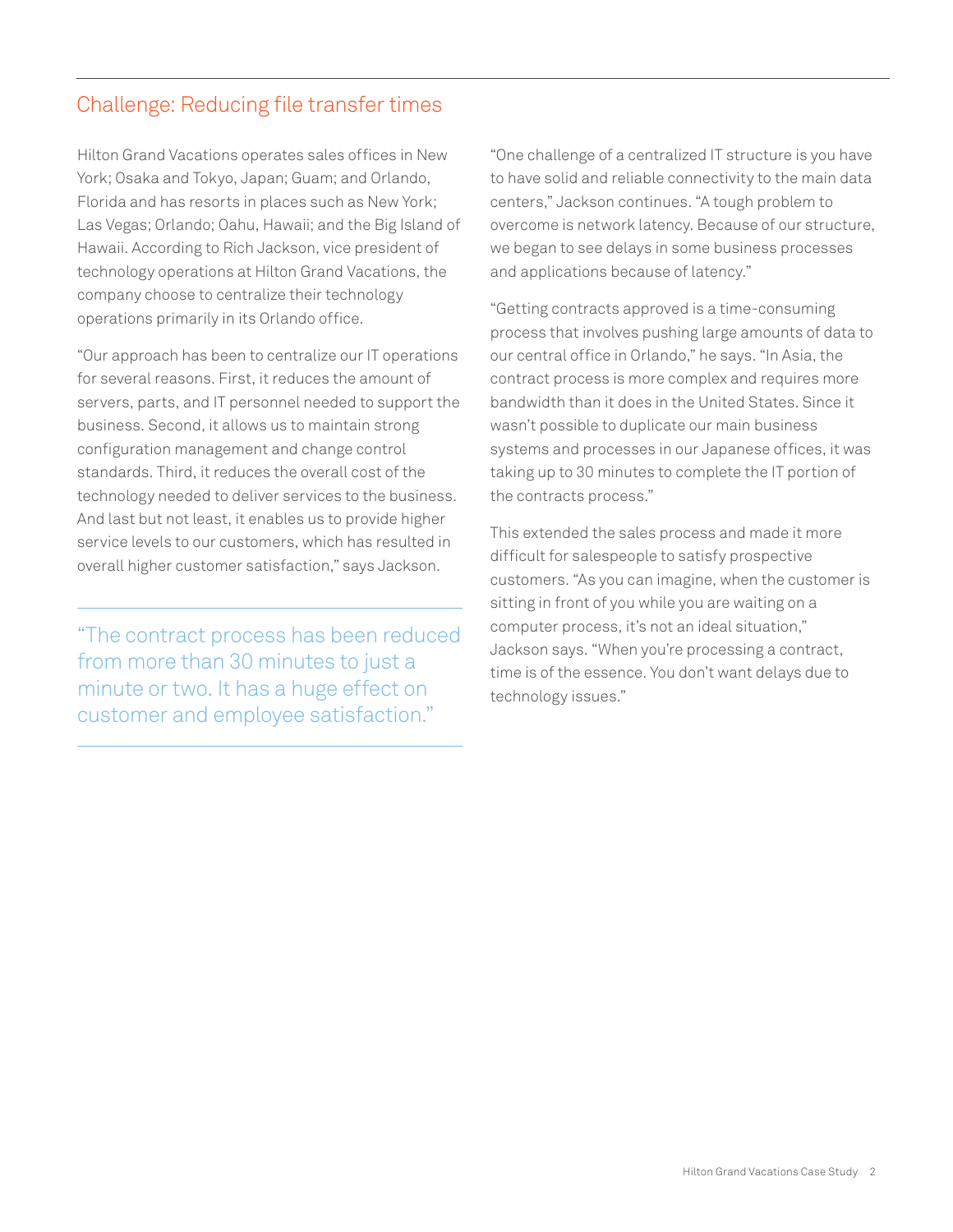#### Solution: SteelHead for Optimization

Jackson and his team looked at an array of solutions and concluded that WAN optimization would solve the business problem. When researching solutions to network latency and file transfer issues, Jackson came to Riverbed and its SteelHead solution for WAN optimization. His resulting success made him an all-star of delivering superb application performance.

Jackson was impressed with the data reduction capabilities of the SteelHead solution and its ability to take a chunk of transmission control protocol (TCP) packets and tag them individually. "The local tags mean you can change a file but still have all the advantages of application acceleration," he says.

These data reduction capabilities have reduced the company's bandwidth utilization up to 80%. That not only helps defer future bandwidth costs, but also reduces or eliminates latency when retrieving files over a WAN connection.

The evaluation process took less than a month, and Jackson says the deployment was surprisingly easy. "The deployment literally took minutes, not hours or days," he says. The first SteelHead appliances were deployed in the Osaka and Tokyo offices, where many of the bottlenecks were taking place, and then rolled out to other locations.

#### Benefits: Increase business workflow

Employee reaction to the optimized application performance has been incredibly positive, according to Jackson, as the contract process was dramatically reduced from 30 minutes to under 2 minutes. "The time spent waiting for contracts to process has been greatly improved, which has had a huge effect on customer and employee satisfaction," he says.

Employees in branch offices also appreciate that their Microsoft Exchange email and Microsoft Windows file services are faster. In addition, the company benefited from an increased ability to process accounts payable. "Previously, AP was a much more distributed process. Now we are able to centralize this process due to the technology."

Riverbed helps Hilton Grand Vacations use its bandwidth more efficiently and ultimately save on costs, especially in Asia where bandwidth is at a

premium. "Along with routers and switches, SteelHead is now a part of our standard product set when we set up remote offices. It has really improved our ability to deliver quality data services to our remote offices without having to install servers in every location," says Jackson.

Jackson offers this advice to other companies looking to improve application delivery over the WAN: "Examine the feature sets of the different products out there and look at the differentiating factors," he says. For Jackson, it was clearly the rich capabilities of SteelHead that set it apart from the roar of the crowd and helped Hilton Grand Vacations become an all-star in the world of luxury accommodations.